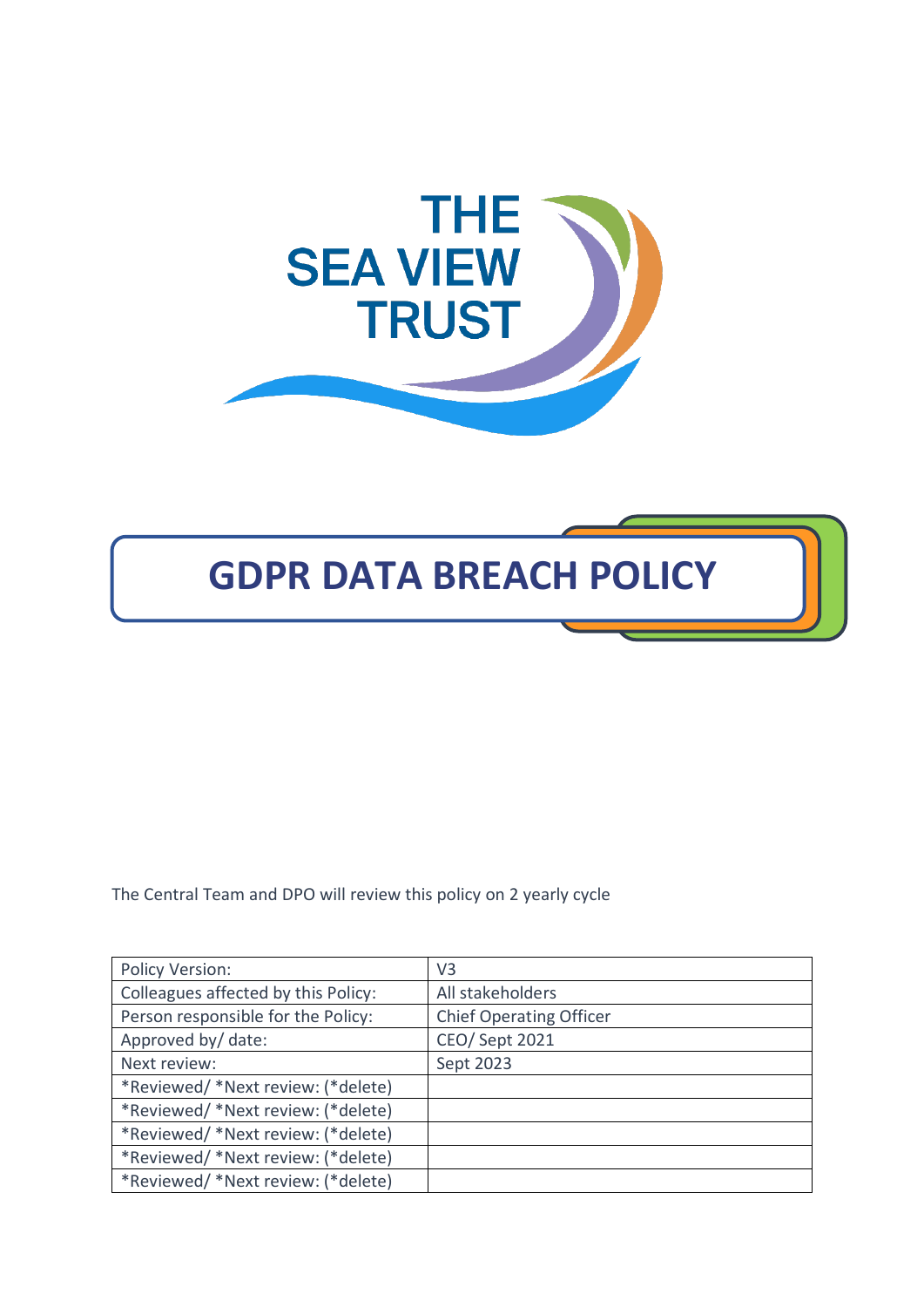#### **Policy Statement**

The Sea View Trust holds large amounts of personal and sensitive data. Every care is taken to protect personal data and to avoid a data protection breach. In the unlikely event of data being lost or stolen or shared inappropriately, it is vital that appropriate action is taken to minimise any associated risk as soon as possible. This breach procedure applies to all staff including governing bodies, referred herein as 'staff'.

#### **Purpose**

This breach procedure sets out the course of action to be followed by all staff at The Sea View Trust if a data protection breach takes place. *All data breaches must be reported immediately* to the Executive Leader.

Examples of how a data breach can occur:

- Lost or theft of pupil, staff or governing body data and/or equipment on which data is stored
- Inappropriate access controls allowing unauthorised use
- Equipment failure
- Human error
- Hacking
- Offences where information is obtained by deception

"A personal data breach can be broadly defined as a security incident that has affected the confidentiality, integrity or availability of personal data. In short, there will be a personal data breach whenever any personal data is lost, destroyed, corrupted or disclosed; if someone accesses the data or passes it on without proper authorisation; or if the data is made unavailable, for example, when it has been encrypted by ransomware, or accidentally lost or destroyed"

"A personal data breach may, if not addressed in an appropriate and timely manner, result in physical, material or non-material damage to natural persons such as loss of control over their personal data or limitation of their rights, discrimination, identity theft or fraud, financial loss, unauthorised reversal of pseudonymisation, damage to reputation, loss of confidentiality of personal data protected by professional secrecy or any other significant economic or social disadvantage to the natural person concerned." (Statement obtained from ICO).

#### **Immediate Containment/Recovery**

The Executive Leader must ascertain whether the breach is still occurring. If so, steps must be taken to minimise the breach:

- Alert IT technician
- Shut down a system
- Attempt to recover lost equipment
- Notify all staff where appropriate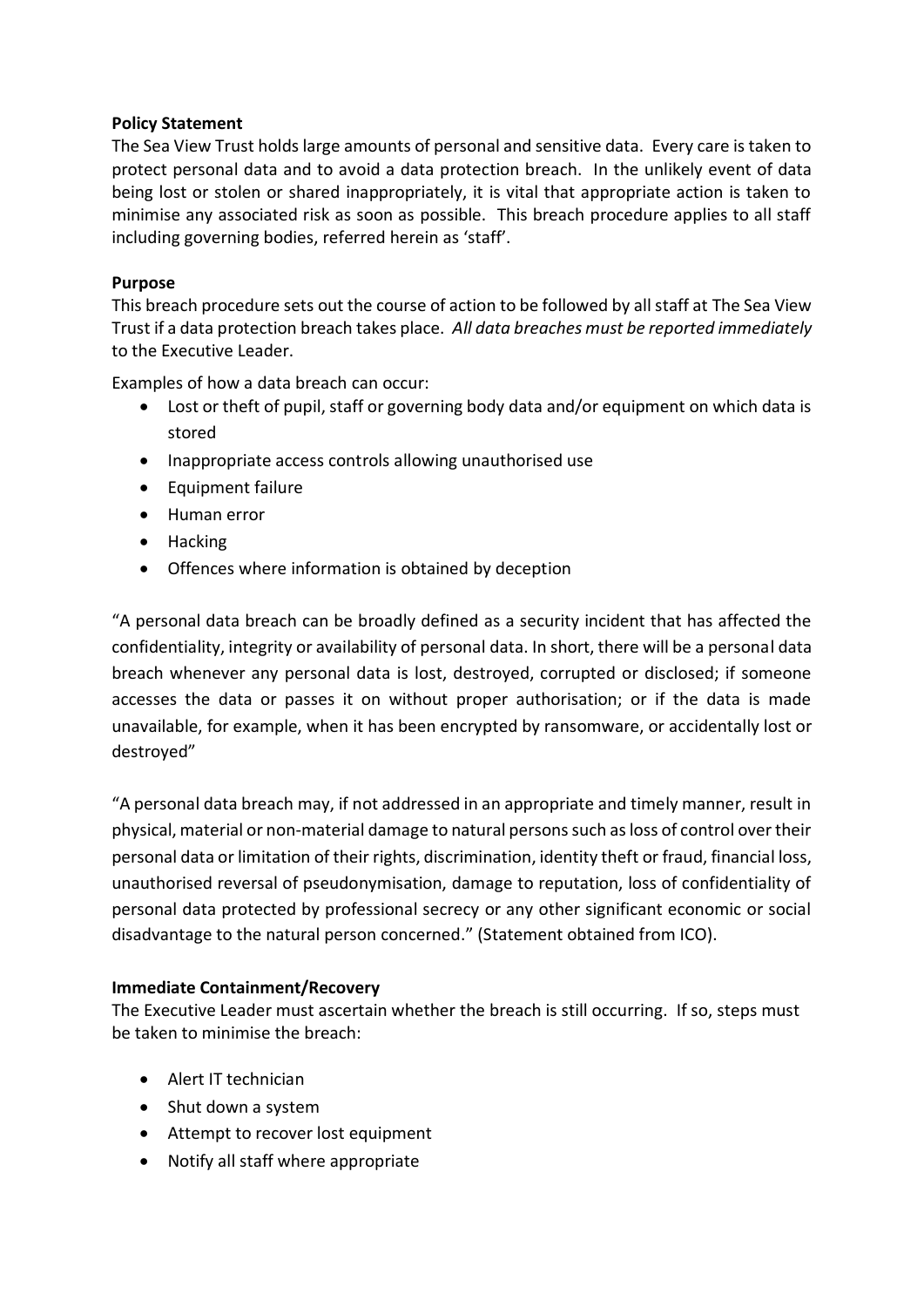- Change passwords/entry codes
- Written correspondence sent to the wrong recovered
- Emails sent to the wrong recipient recalled or deleted if read

#### **Data Incident Notification Form**

Every breach must be fully documented even if it is not necessary to notify the ICO or the data subject. **A Data Incident Notification Form must be completed** (appendix 1) and submitted to the Data Protection Officer (DPO). The DPO'S contact details are as follows:

Data Protection Officer, Forbes Solicitors

[dataprotectionofficer@forbessolicitors.co.uk](mailto:dataprotectionofficer@forbessolicitors.co.uk) 0333 207 4238

#### **Investigation**

The Executive Leader with the assistance of the DPO will lead the investigation to ascertain whose data was involved in the breach, the potential effect on the data subject and what further steps need to be taken to remedy the situation. The following should be considered:

- The type of data
- **■** It's sensitivity
- What protections are in place (e.g. encryption)
- What has happened to the data
- Whether the data could be put to any illegal or inappropriate use
- How many people are affected
- What type of people are affected (pupils, staff, parents, governors, suppliers, external agencies)
- **■** If the breach was a result of human error or a systemic issue further investigation or training should be considered to prevent a recurrence
- An action plan should be written following the investigation to identify ongoing issues and what systems need to be in place/changed to prevent future occurrences
- **■** If the breach warrants a disciplinary investigation, the Executive Leader must contact HR for advice and guidance

The DPO will advise:

- whether any further actions need to be taken to contain or recover the data breach
- whether the ICO must be notified (must be within 72 hours of becoming aware of the breach)
- whether the affected data subjects need to be notified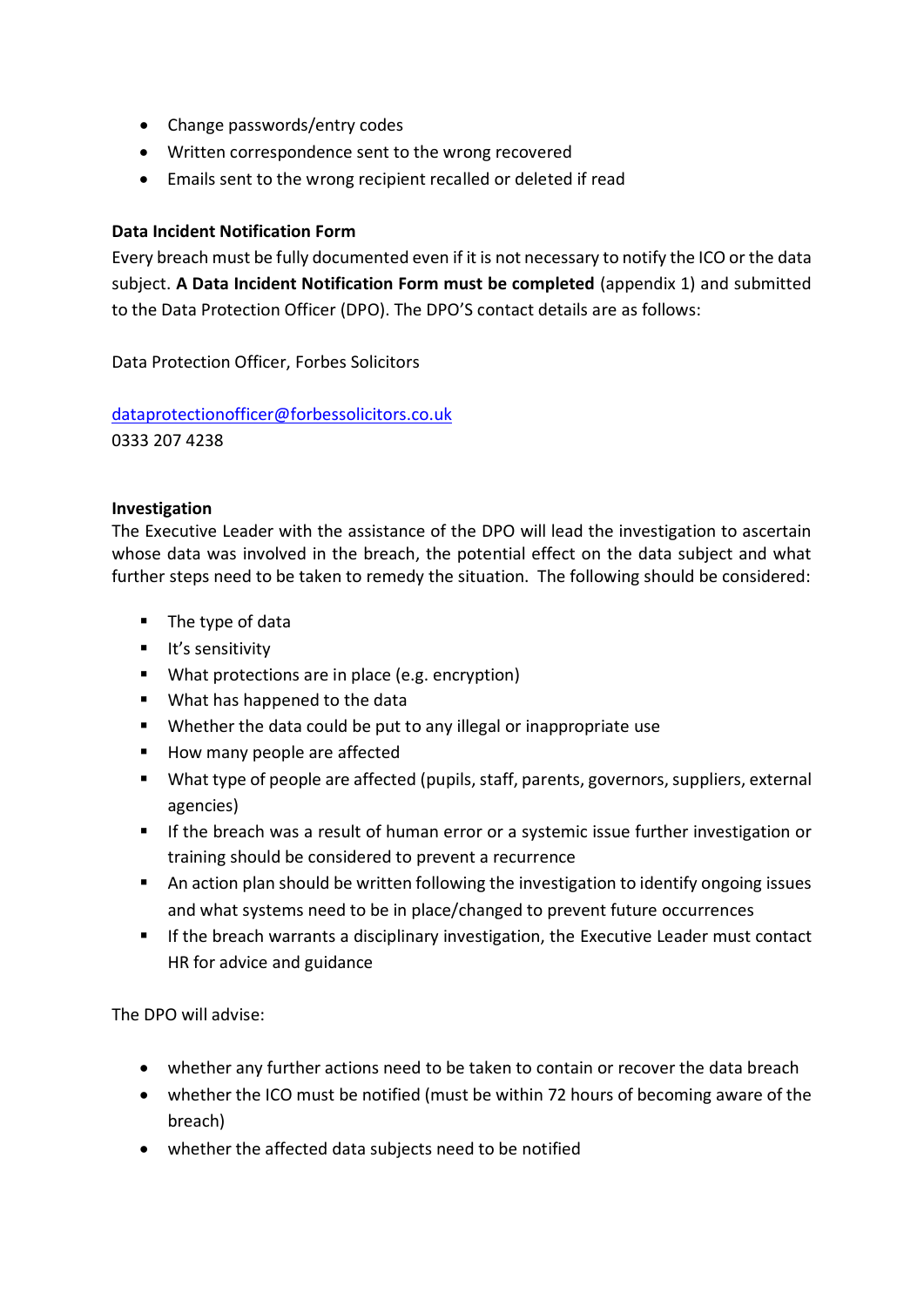• whether the police (where illegal activity is suspected) or any other services need to be informed

#### **Notification**

The Executive Leader should, after seeking the DPO's advice, decide whether the Trust is to proceed in notifying the recommended parties. If the Executive Leader wishes to notify the ICO based on the DPO's advice, the DPO will report the data breach through the appropriate channels.

When reporting a breach to the ICO, the UK GDPR says you must provide:

- a description of the nature of the personal data breach including, where possible:
	- o the categories and approximate number of individuals concerned; and
	- o the categories and approximate number of personal data records concerned;
- the name and contact details of the data protection officer or other contact point where more information can be obtained;
- a description of the likely consequences of the personal data breach; and
- a description of the measures taken, or proposed to be taken, to deal with the personal data breach, including, where appropriate, the measures taken to mitigate any possible adverse effects.

#### **Implementation**

Staff will be made aware of data protection and its requirements during their induction. This policy should be read in conjunction with the Data Protection policy.

#### **Policy review**

This policy is reviewed every two years by the Data Protection Officer and the Executive Leader.

The next scheduled review date for this policy is September 2023.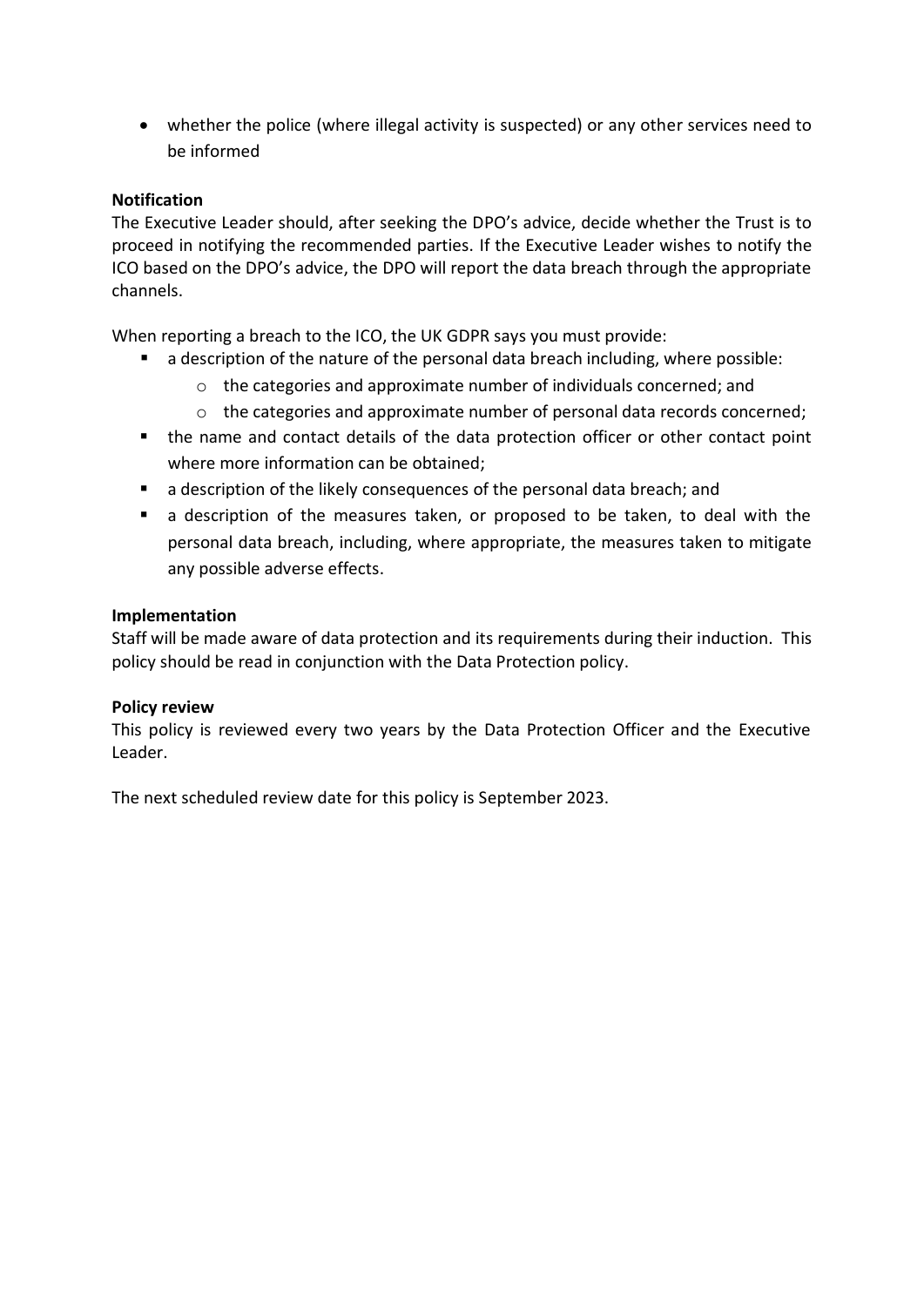### **Appendix 1**

## **Data Incident Notification Form**

Use this Form to report a potential data breach to the School's Data Protection Officer (DPO). A form should be submitted immediately when you become aware of a potential data breach.

SECTION 1

1. Is the form being submitted on the day the incident occurred? \*

2. Name of Employee \*

3. School Name\*

4. What date and time was the incident discovered? \* *We need to understand this because the ICO requires notification within 72 hours of discovery*

5. What date and time did the Incident Occurred \*

6. Police and Crime log number (if applicable)

7. Description of the Incident \*

8. Has any personal data been placed at risk? \*  $\Box$  Data revealing racial or ethnic origin  $\Box$  Political Opinions  $\Box$  Religious or philosophical beliefs  $\Box$  Trade union membership  $\Box$  Sex life data  $\square$  Sexual orientation data  $\Box$  Gender reassigment data